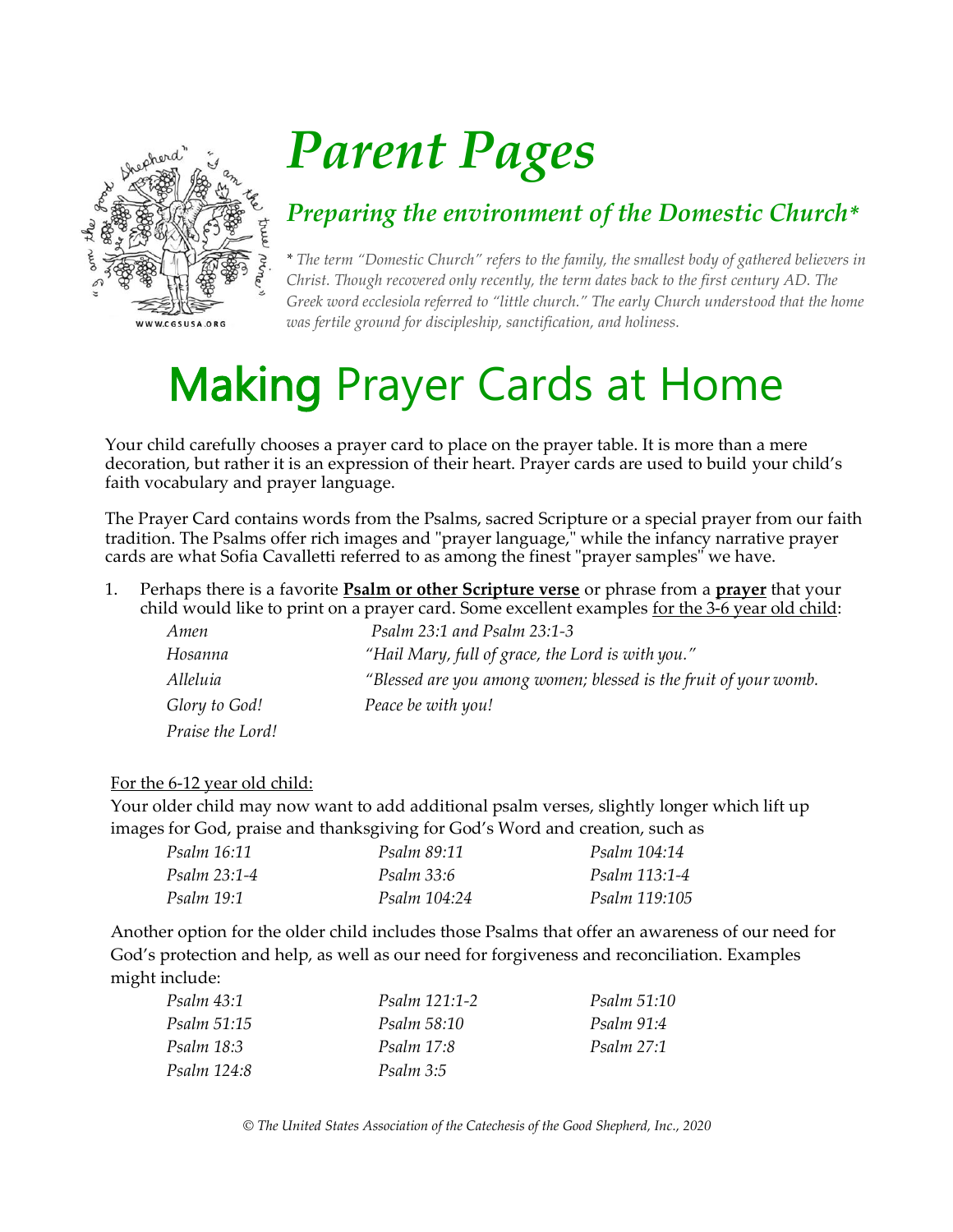#### **2. Your paper**

Whatever type of paper you have will make lovely prayer cards: parchment paper, lined or unlined paper, white or colored paper.

#### **3. The pen or pencil**

The 3-6 year old child may use colored pencils, while the 6-12 year old child may prefer the option of a calligraphy pen.

#### **4. Illumination**

Some children enjoy using Florentine paper to "illuminate" the border of the prayer card, or they may want to decorate with their own illuminated design. (*see simple flowers, and Florentine design*)

#### **5. Basket, box or container for your Prayer Cards:**

You may want to find a basket or container to hold your prayer cards. In the box or container, you may want a small stand to hold the prayer card as it rests on your prayer table. Stands may be purchased at any craft store.

#### **6. Additional Resources for your family**

#### **List for the Prayer Table**

Low table or bench

Small kneeler or cushion to invite individual prayer

Basket nearby to hold the prayer table articles

Bible

Lovely cushion for the Bible

Candle

Candle tray (with matches, spent match container, and snuffer) Prayer table cloth(s)

Two or three small statues: the Good Shepherd, the Blessed

Mother or Madonna and Child, the Holy Family

Prayer card stands/easels

Prayer Card Collections

Optional

Basket of a few religious art cards A "quiet bell" or chime

#### **Scripture Charts**

The 6-9 year old child may want to select and read or even copy specific passages about the life of Jesus. The Scripture Charts on the following pages look at:

- The Birth and Childhood of Jesus
- The Parables of Jesus
- The Passion, Death, and Resurrection of Jesus *children may choose to write their own original prayer*
- The Appearances of the Risen Christ







*© The United States Association of the Catechesis of the Good Shepherd, Inc., 2020*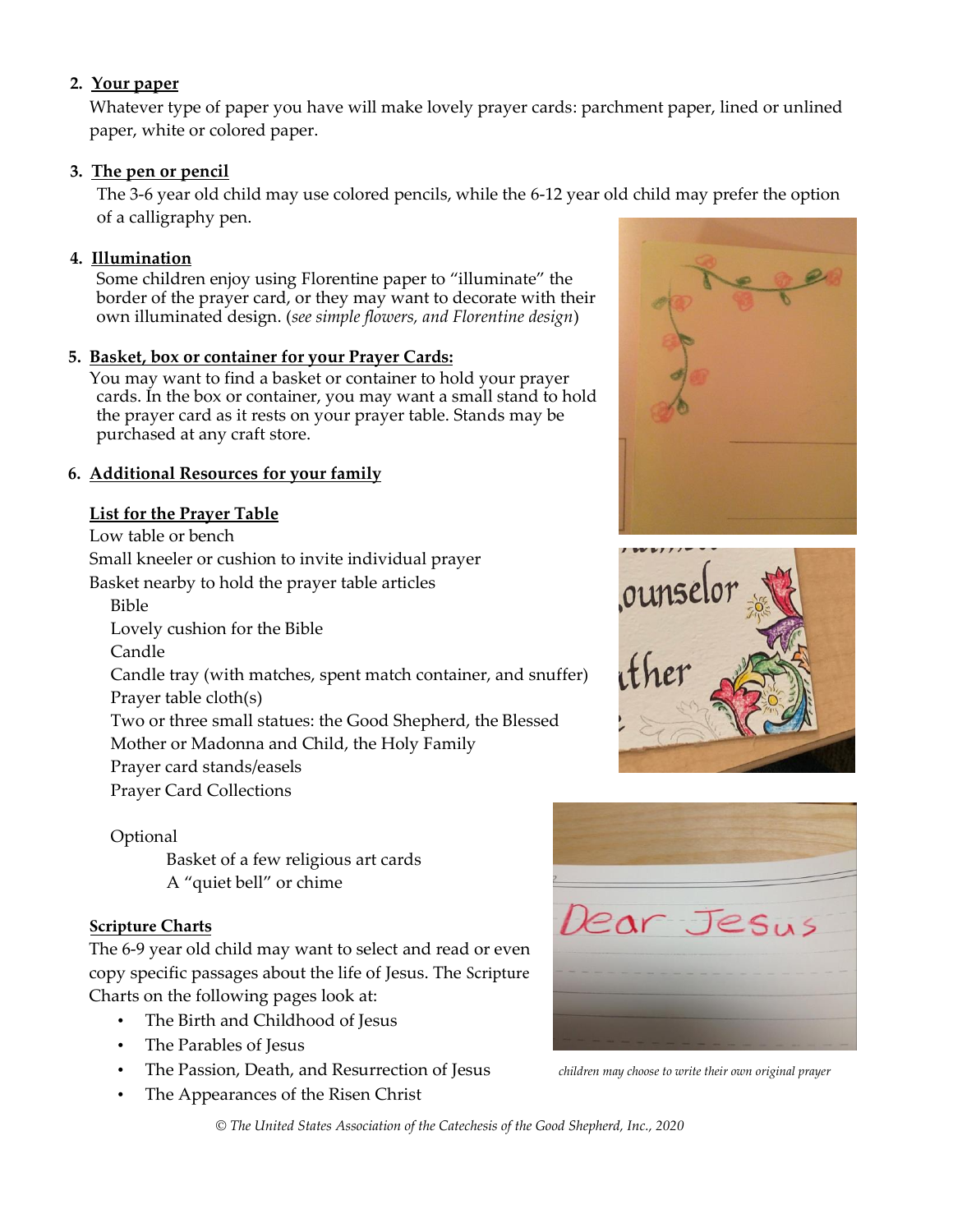### THE BIRTH AND CHILDHOOD OF JESUS

| <b>Narrative</b>                                | Matthew    | Mark | Luke        | John |
|-------------------------------------------------|------------|------|-------------|------|
| The Annunciation                                |            |      | $1:26 - 38$ |      |
| The Visitation                                  |            |      | $1:39-56$   |      |
| The Nativity and the Adoration of the Shepherds | $1:18-25$  |      | $2:1 - 20$  |      |
| The Presentation in the Temple                  |            |      | $2:22-38$   |      |
| The Adoration of the Magi                       | $2:1 - 12$ |      |             |      |
| The Flight Into Egypt                           | $2:13-16$  |      |             |      |
| The Return to Nazareth                          | $2:19-23$  |      | $2:39-40$   |      |
| The Finding of Jesus in the Temple              |            |      | $2:41-52$   |      |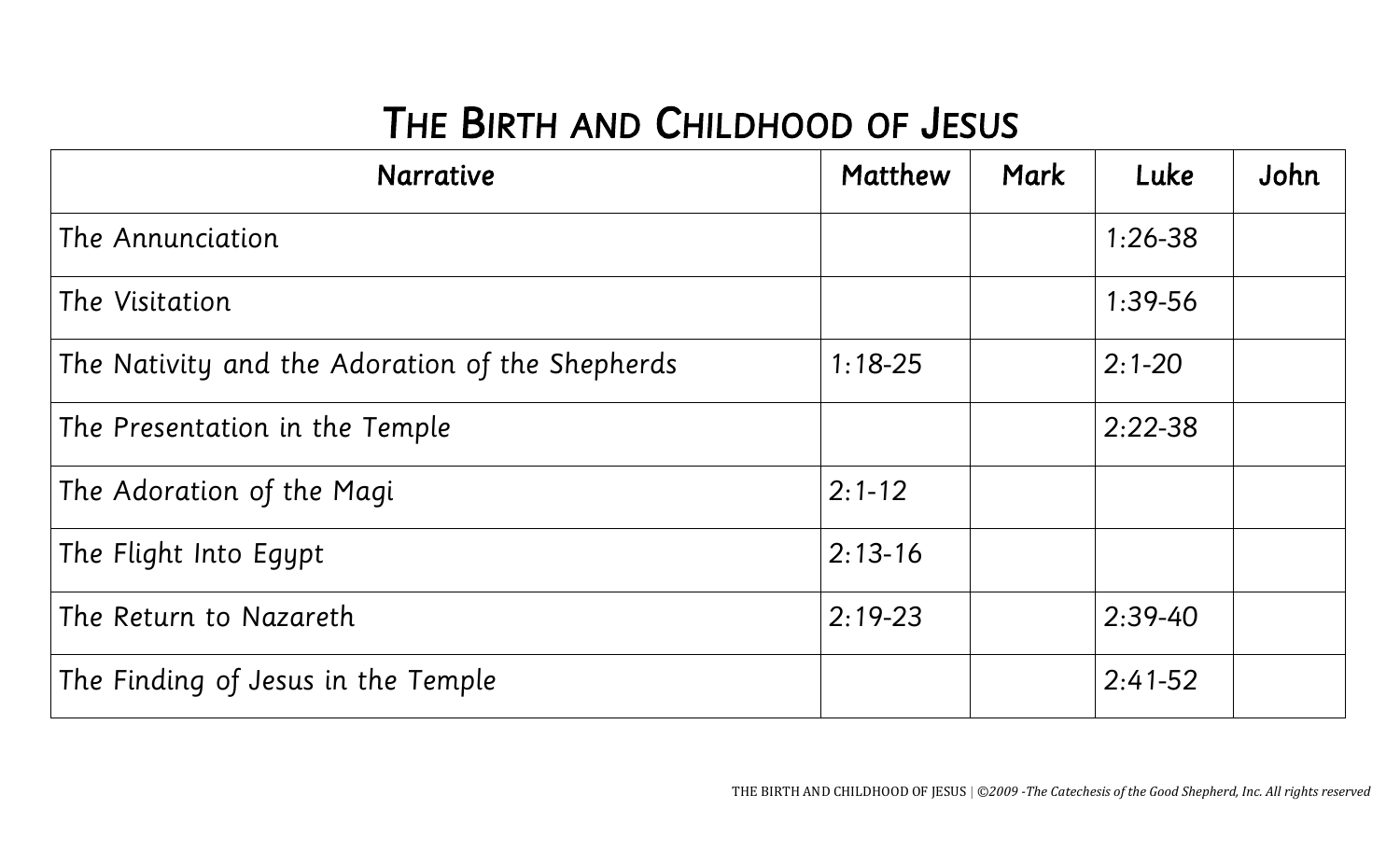### The Parables of Jesus

| Title                         | Gospel Reference |              |
|-------------------------------|------------------|--------------|
| The Good Shepherd             | John             | $10: 1 - 16$ |
| The True Vine                 | John             | $15: 1 - 11$ |
| The Mustard Seed              | Matthew          | $13:31-32$   |
| The Pearl of Great Value      | Matthew          | $13:45-46$   |
| The Leaven                    | Matthew          | 13:33        |
| The Hidden Treasure           | Matthew          | 13:44        |
| The Seed                      | Mark             | $4:26-29$    |
| The Sower                     | Matthew          | $13:3-8$     |
| The Ten Bridesmaids           | Matthew          | $25: 1-12$   |
| The Wedding Feast             | Matthew          | $22: 1 - 14$ |
| The Net                       | Matthew          | $13:47-48$   |
| The Wheat and the Darnel      | Matthew          | $13:24-30$   |
| The Talents                   | Matthew          | $25:14-30$   |
| The Workers and the Vineyard  | Matthew          | $20: 1-16$   |
| The Good Samaritan            | Luke             | $10: 30-37$  |
| Lazarus and the Rich Man      | Luke             | $16: 19-31$  |
| The Found Sheep               | Luke             | $15:3-7$     |
| The Found Coin                | Luke             | $15: 8-10$   |
| The Loving Father             | Luke             | $15: 11-32$  |
| The Debtors                   | Matthew          | $18:23-35$   |
| The Insistent Friend          | Luke             | $11:5-8$     |
| The Pharisee and the Publican | Luke             | $18: 9-14$   |
| The Judge and the Widow       | Luke             | $18:2-5$     |
| The Rich Fool                 | Luke             | $12: 16-21$  |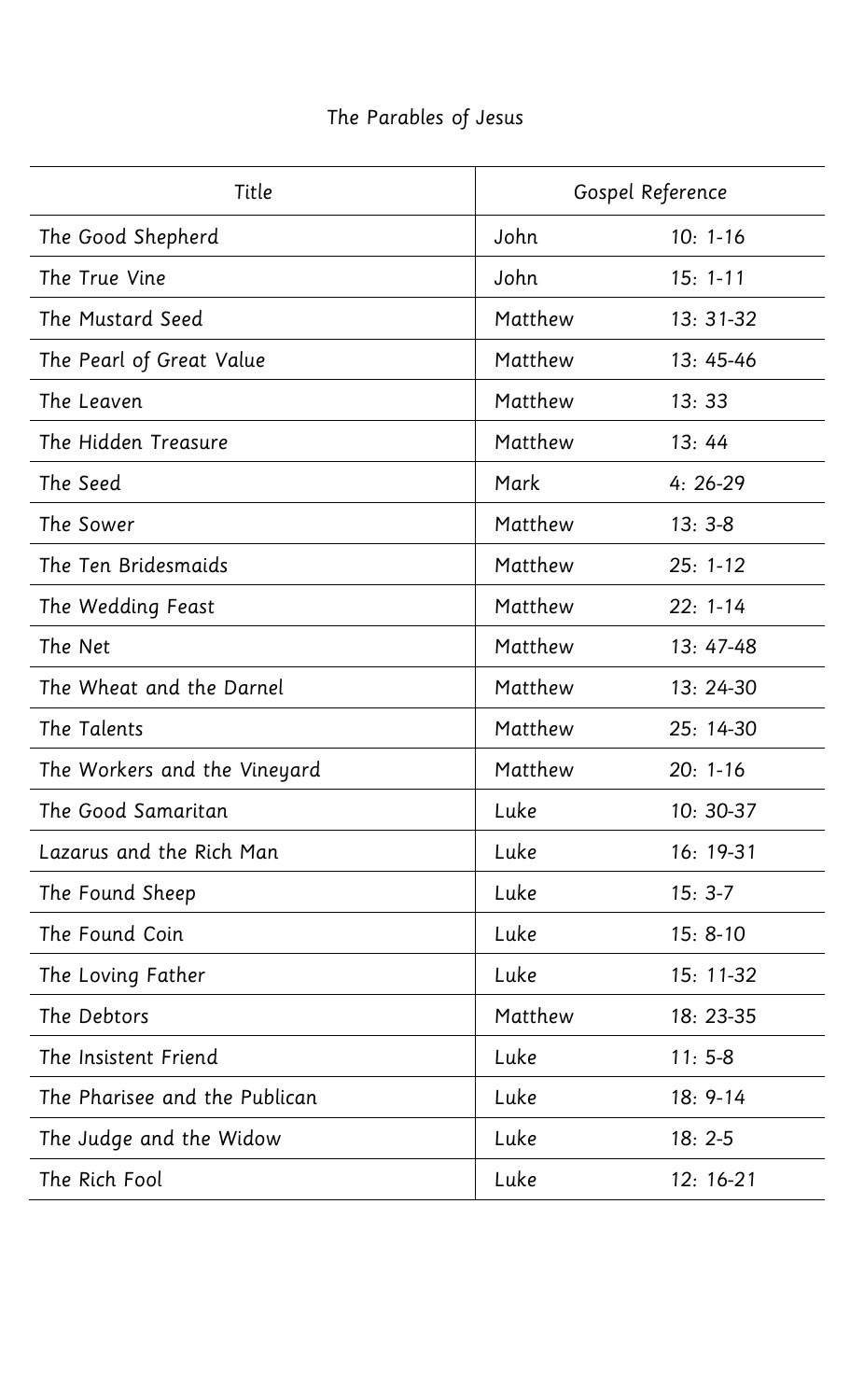## The Passion, Death & Resurrection of Jesus

|                                      | Matthew      | Mark         | Luke       | John         |
|--------------------------------------|--------------|--------------|------------|--------------|
| The Messiah Enters Jerusalem         | $21:1 - 11$  | $11:1 - 11$  | 19:28-40   | $12:12-19$   |
| The Last Supper                      | $26:17-35$   | $14:12 - 31$ | $22:7-34$  | $13:1 - 38$  |
| The Agony in the Garden              | 26:36-46     | $14:32 - 42$ | $22:39-46$ |              |
| Jesus is Arrested                    | 26:46-56     | $14:42-52$   | $22:47-53$ | $18:1 - 12$  |
| Jesus Before Caiaphas                | $26:57-75$   | $14:53-72$   | $22:54-71$ | $18:12 - 27$ |
| Jesus Before Pilate: The First Time  | $27:11 - 14$ | $15:1-5$     | $23:1 - 7$ | 18:28-38     |
| Jesus Before Herod                   |              |              | $23:8-12$  |              |
| Jesus Before Pilate: The Second Time | $27:15-31$   | $15:6 - 20$  | $23:13-25$ | 18:39-40     |
|                                      |              |              |            | $19:1 - 16$  |
| The Crucifixion                      | $27:32-66$   | $15:20-47$   | $23:26-56$ | $19:17-42$   |
| The Resurrection                     | $28:1 - 8$   | $16:1 - 8$   | $24:1-12$  | $20:1-10$    |